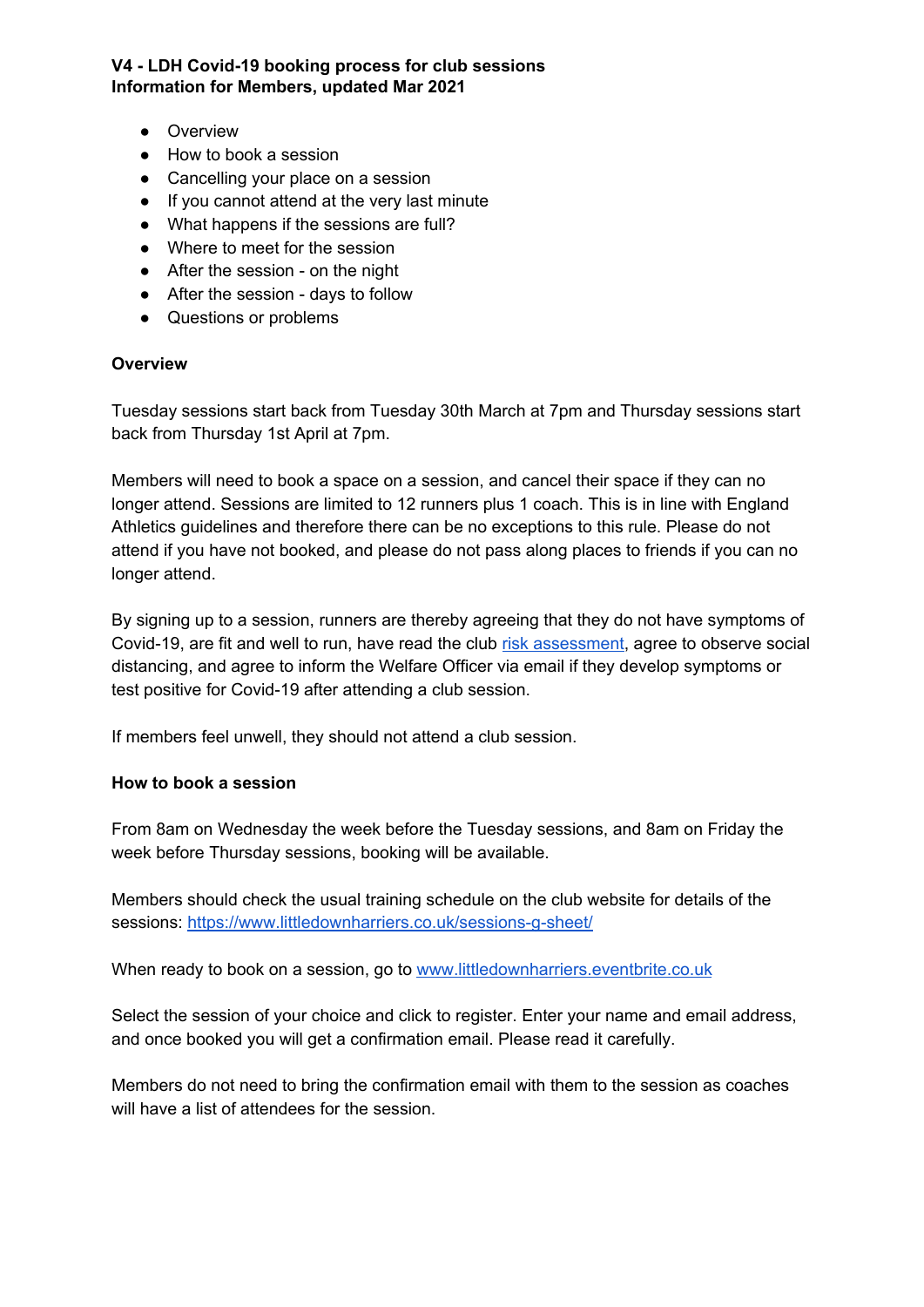## **V4 - LDH Covid-19 booking process for club sessions Information for Members, updated Mar 2021**

### **What happens if the sessions are full?**

If sessions are full then members are asked to keep any eye on the events page from time to time over the course of the week in case a cancellation is made. There is no waiting list at present. Cancellations could be made up until 5pm on the day so there is a chance that a last minute place will become available.

## **Cancelling your place on a session**

If you can no longer attend a session, there is a link in your confirmation email to 'view and manage your order online'

Log in, go to your tickets section and cancel your booking. You will get an email to confirm that your booking has been cancelled.

Please try to do so as soon as possible so that your place can be booked by another member. If possible, you can alert other members that you have cancelled your place by posting on the Facebook group.

# **If you cannot attend at the very last minute**

Places can be cancelled up to 5pm on the day of the session, so please do cancel if you need to rather than not turn up.

If something happens after 5pm and you will not be able to make it to club that night, then please try your best to let your coach know either via Facebook, a friend who is also running, or via the 'Contact Us' page on the club website if you can.

Coaches will not be instructed to wait for everyone on their list to arrive before starting a session, as with normal club nights pre-Covid once the briefing has been done then runs will set off so please do try to be on time.

# **Where to meet for the session**

Please remember that the facilities in the Littledown Centre are NOT available to us at this time, so runners should arrive ready to run. From 12th April, toilets will be available to use but no other facilities until further notice. The car park can be used from 30th March. Sessions will meet at designated places on the Littledown grounds, there will be no mass gathering at the start. Members should go straight to their session's meeting point and social distancing should be observed. The meetings points for winter/early spring will be along the 5-a-side pitches to the right of the building.

On the last Tuesday of the month there will be the split-paced blue session and so an extra meeting point has been indicated for that. This will not apply for Tuesday 30th March, but will start from April.